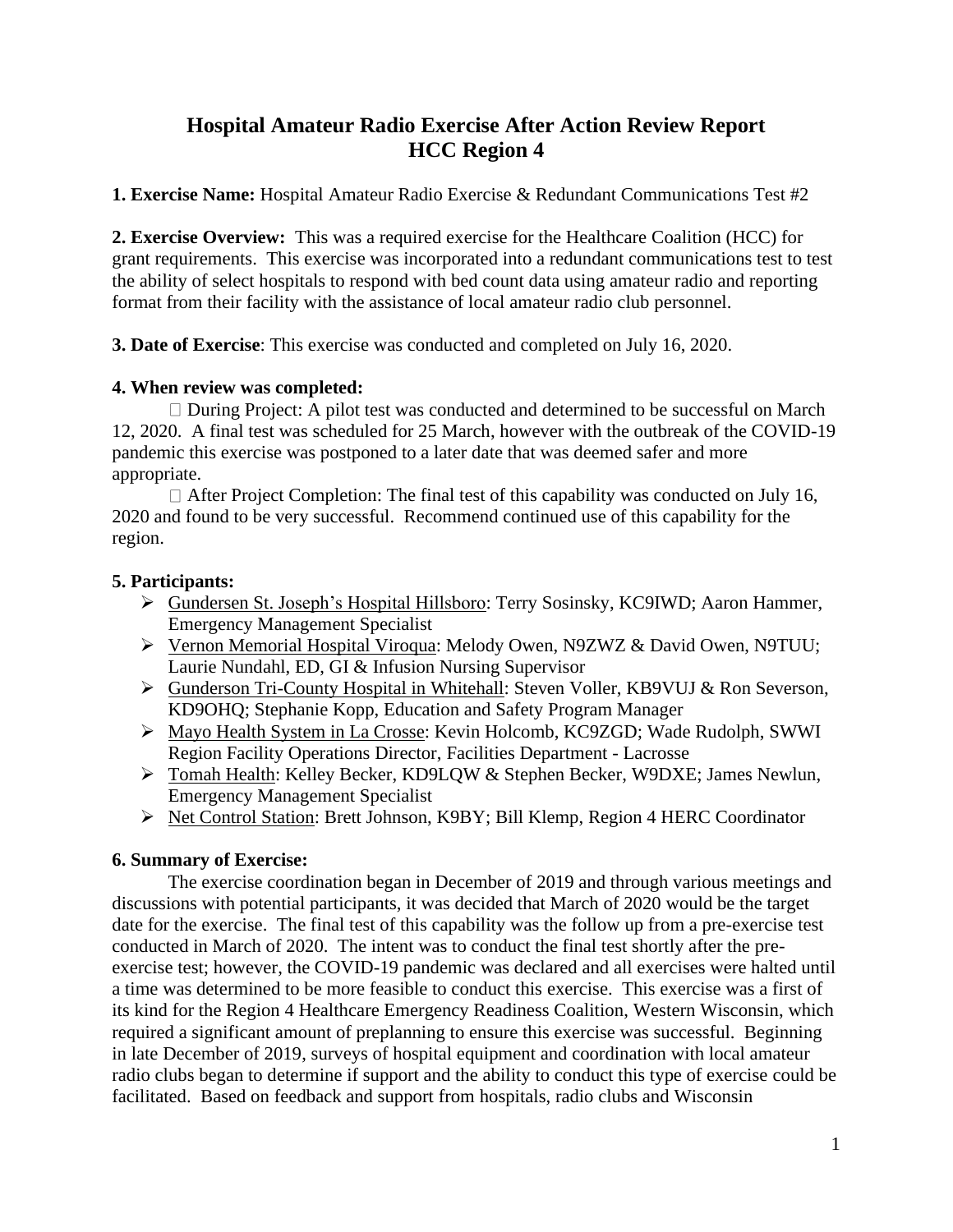Emergency Management (WEM), it was deemed feasible this exercise could be conducted. Mr. Paul Hughes from WEM, Mr. Josh Roskos, representing the West Central District // WI ARES/RACES and Mr. David Owen, representing the South West District // WI ARES/RACES provided leadership and facilitated coordination of local operators to support this exercise for all participating hospitals.

A number of pre-exercise calls were conducted to ensure all participants were fully aware of the scope of the exercise and to ensure all knew what was expected of them. Radio club members made themselves available to the various hospitals for training and to verify the equipment the hospitals did or did not have worked or was coordinated for. Coordination was made for the use of the WECOMM radio network in order for this exercise to be successful, both during the pre-exercise test and the final exercise. It was determined that evening hours, 7:00 pm or later, was the best time for radio frequency and radio club member availability. During the pre-exercise test, a redundant frequency was identified and tested in the event the primary frequency, WECOMM, was not working or was not accessible during the pre-exercise test. Upon validating the WECOMM system was the preferred frequency and proven to be a clear and dependable system, it was determined WECOMM would be used for the final exercise. There were four hospitals that participated in the pre-exercise test; Tomah Health, Gundersen Tri-County in Whitehall, Gundersen St. Josephs' in Hillsboro and Vernon Memorial Hospital in Viroqua.

Once the pandemic restrictions eased enough where access to the hospitals was now permitted, a determination was made to proceed with the final test. A date of July 16 was agreed upon and planned for; a shift by a half hour was needed for the exercise due to availability of the WECOMM system. One new hospital was added for the final exercise, Mayo Health Systems in La Crosse. For the conduct of the final exercise an alert email was sent to the participating hospitals approximately 10 minutes prior to the STARTEX for them to update their bed counts in EMResource; a form was developed for reporting the data during this exercise. The types of beds were not identified over the net, only data was provided which was based on the updated information in EMResource. The email sent shortly before the opening of the WECOMM net, allowed the hospitals time to gather the data, transfer it to the form provided and then report this data via amateur radio. The five participating hospitals represented a very good coverage area of the region and demonstrated the feasibility of this concept for redundant communications during large scale events, see attached overlay for locations.

Exercise Timeline for July 16:

**1920** – Email sent to participating hospitals requiring them to update EMResource, data form attached to the email, see attachment

**1930** – Net Control station began occupation of the net and provided expectations, see attached script

**1931** – Net Control took role call of all stations to ensure all locations were online

**1935** – First hospital reported data, **Tomah Health**

**1938** – Second hospital reported data, **Mayo Health Systems La Crosse**

**1940** – Third hospital reported data, **Gundersen St. Josephs' – Hillsboro**

**1943** – Fourth hospital reported data, **Vernon Memorial Hospital**

**1945** – Fifth and final hospital reported data, **Gundersen Tri-County – Whitehall**

**1950 –** The exercise was completed and the net was returned to WECOMM system for use by others